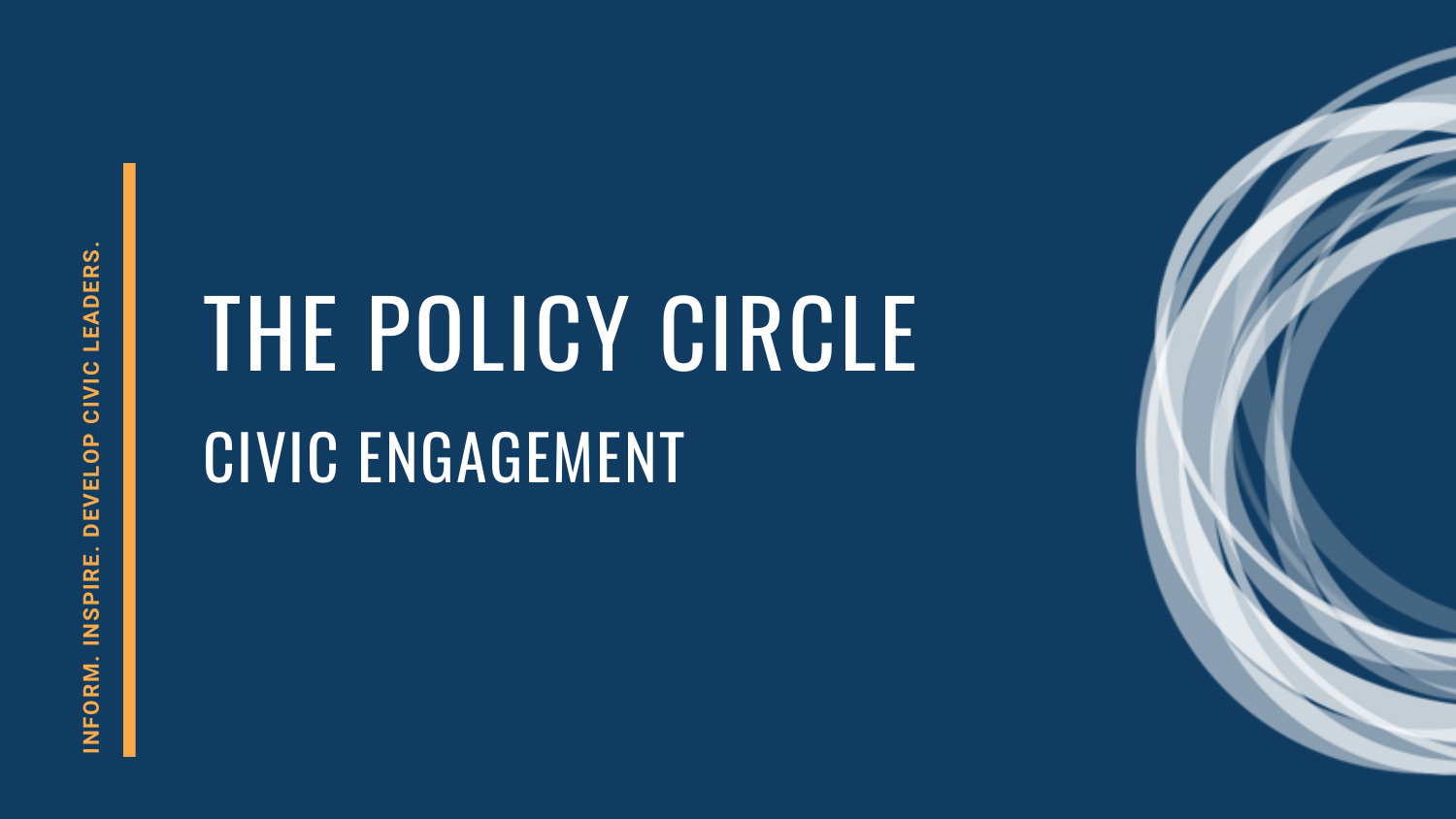POLITICAL THINKERS SINCE THE TIMES OF ANCIENT GREECE HAVE COMMENTED ON THE IMPORTANCE OF CIVIC VIRTUE IN HEALTHY DEMOCRACIES AND THRIVING COMMUNITIES.

WHEN CITIZENS ARE ENGAGED, THEY CAN EXCHANGE IDEAS, INVEST IN FINDING SOLUTIONS, AND EMPLOY CIVILIZED DISCOURSE TO ADDRESS THE ISSUES FACING THEIR COMMUNITIES.

### **DE WHAT IS CIVIC ENGAGEMENT? <**

*"*CIVIC ENGAGEMENT MEANS WORKING TO MAKE A DIFFERENCE IN THE CIVIC LIFE OF OUR COMMUNITIES AND DEVELOPING THE COMBINATION OF KNOWLEDGE, SKILLS, VALUES AND MOTIVATION TO MAKE THAT DIFFERENCE. IT MEANS PROMOTING THE QUALITY OF LIFE IN A COMMUNITY, THROUGH BOTH POLITICAL AND NON-POLITICAL PROCESSES…. A MORALLY AND CIVICALLY RESPONSIBLE INDIVIDUAL RECOGNIZES HIMSELF OR HERSELF AS A MEMBER OF A LARGER SOCIAL FABRIC AND THEREFORE CONSIDERS SOCIAL PROBLEMS TO BE AT LEAST PARTLY HIS OR HER OWN; SUCH AN INDIVIDUAL IS WILLING TO SEE THE MORAL AND CIVIC DIMENSIONS OF ISSUES, TO MAKE AND JUSTIFY INFORMED MORAL AND CIVIC JUDGMENTS, AND TO TAKE ACTION WHEN APPROPRIATE."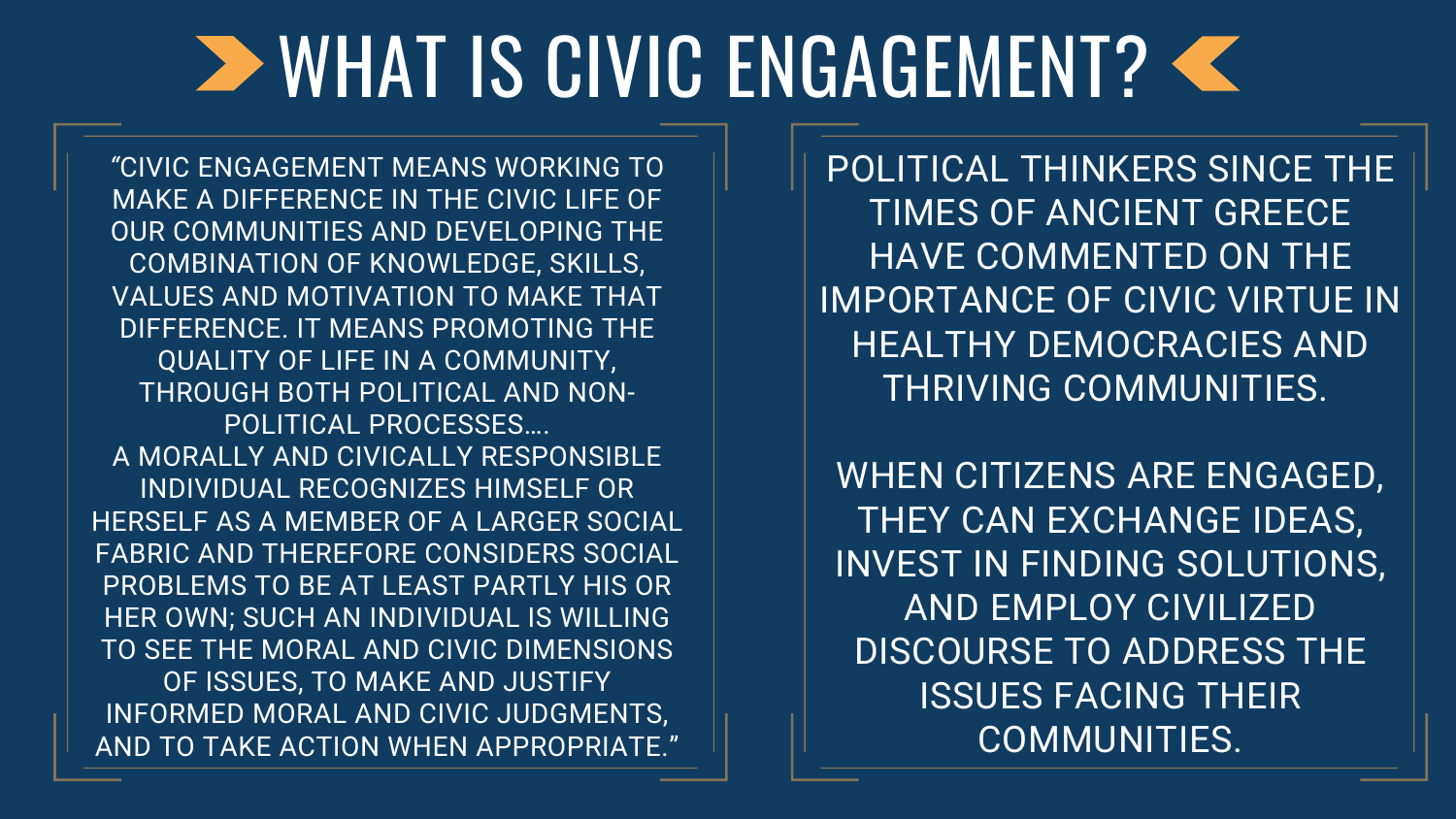### FACTS TO KNOW

CIVIC ENGAGEMENT CAN TAKE A VARIETY OF FORMS, FROM KEEPING UP WITH LOCAL NEWS OR VOTING IN MUNICIPAL ELECTIONS TO VOLUNTEERING THROUGH A LOCAL CHARITY OR PLACE OF WORSHIP.

THE UN ESTIMATES THAT THERE ARE ABOUT 1 BILLION REGULAR VOLUNTEERS AROUND THE WORLD, THE EQUIVALENT OF 109 MILLION FULL-TIME WOKRERS. WOMEN (57%) ARE AMORE LIKELY TO VOLUNTEER THAN MEN (43%). LESS THAN ONE-THIRD OF VOLUNTEERS ARE FORMAL MEMBERS OF THE GROUPS OR ASSOCIATIONS THEY VOLUNTEER WITH; INFORMAL ENGAGEMENT IS MUCH MORE COMMON.

AMERICANS' COMMUNITY ENGAGEMENT HAS BEEN IN DECLINE FOR AT LEAST THREE DECADES. MOST STUDIES DOCUMENTING THIS DECLINE POINT TO FALLING RATES OF VOLUNTEERISM, LACK OF ENGAGEMENT WITH COMMUNITY ORGANIZATIONS, AND EROSION OF TRUST IN PUBLIC INSTITUTIONS.

ONLY 55% OF THE VOTING-AGE AMERICAN POPULATION VOTED IN THE 2016 ELECTIONS. THIS MEANS THAT 92 MILLION AMERICANS DIDN'T VOTE. THE 2020 PRESIDENTIAL ELECTION SAW THE HIGHEST TURNOUT IN DECADES, BUT A PEW SURVEY RANKED THE U.S. 30TH OUT OF 35 DEVELOPED COUNTRIES IN VOTER PARTICIPATION.

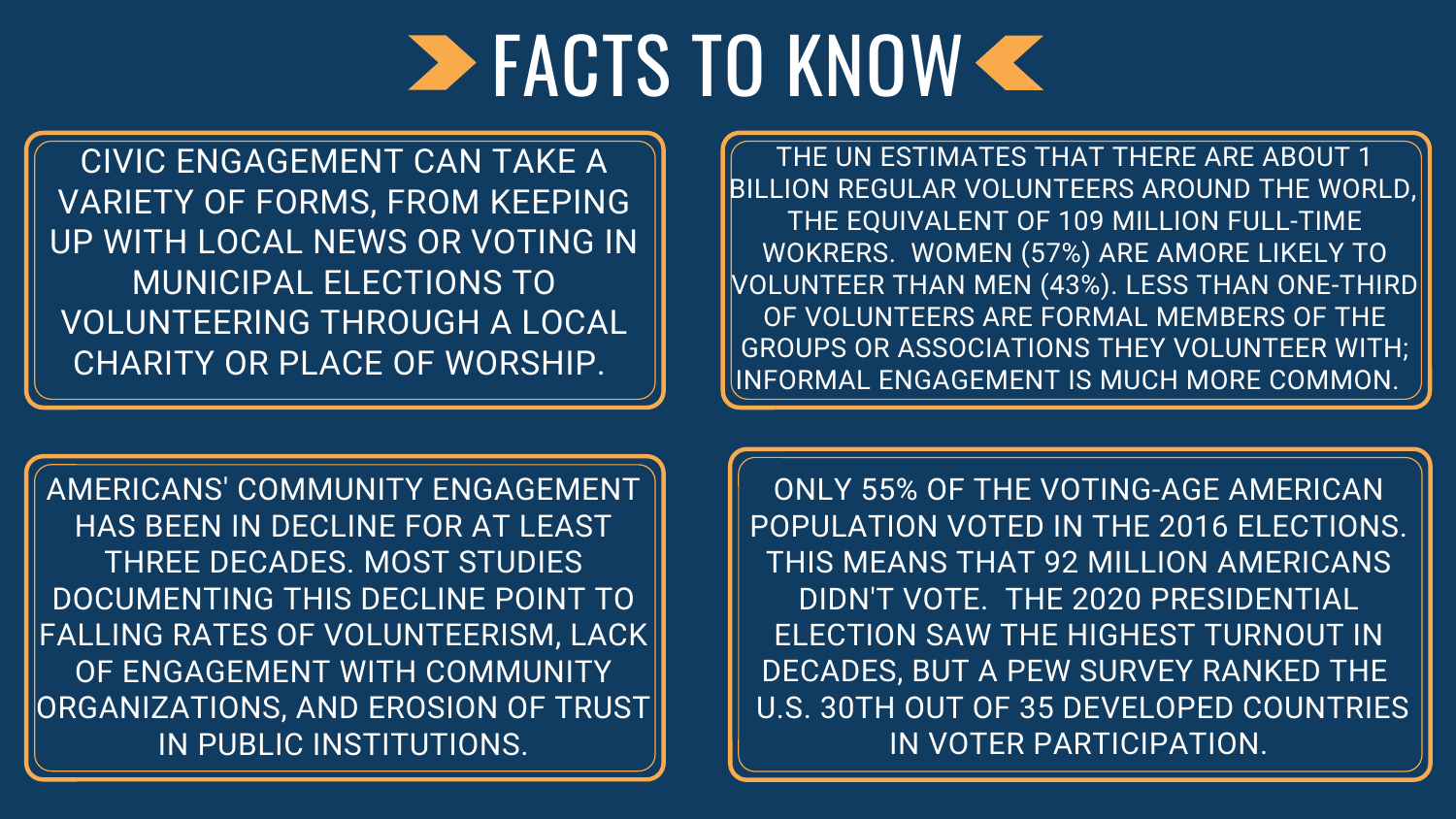## **SERAMING THE ISSUE K**

CIVICS EDUCATION INVOLVES KNOWLEDGE OF THE PARTS OF GOVERNMENT AND HOW THEY WORK, AS WELL AS UNDERSTANDING THE VALUE OF COMMUNITY AND POLITICAL ENGAGEMENT. IN A 2019 SURVEY, 39% OF AMERICANS COULD NAME ALL THREE BRANCHES OF GOVERNMENT. INCREASING THIS NUMBER WILL BE DIFFICULT WITHOUT STRESSING THE VALUE OF REGULAR POLITICAL PARTICIPATION.

OBSTACLES TO CIVIC ENGAGEMENT INCLUDE LACK OF CIVILITY, LACK OF ATTENTION TO PUBLIC AFFAIRS, LACK OF ROLE MODELS, AND LACK OF CIVIC AND POLITICAL AWARENESS. PERCEPTIONS OF POLITICS IN GENERAL AS INHERENTLY COMBATIVE OR UNREASONABLE CAN DETER PEOPLE FROM BECOMING MORE INVOLVED IN THEIR COMMUNITIES. DECLINING TRUST IN NEWS MEDIA CAN LEAVE PEOPLE UNSURE OF WHERE TO GO FOR INFORMATION ABOUT THEIR COMMUNITY.

REQUIRING HIGH SCHOOL STUDENTS TO PASS A VERSION OF THE US CITIZENSHIP TEST GIVEN TO IMMIGRANTS IN ORDER TO GRADUATE IS ONE POLICY THAT HAS GAINED MOMENTUM AT THE STATE AND LOCAL LEVELS. HOWEVER, THIS MAY CREATE A BARRIER TO HIGH SCHOOL GRADUATION, AND DOES NOT NECESSARILY ADDRESS STUDENTS' COMPREHENSION OF THE MATERIAL. DO YOU KNOW WHAT CIVICS EDUCATION CURRICULUM STANDARDS YOUR STATE AND SCHOOL DISTRICT SET?

DO YOU KNOW WHAT CIVICS EDUCATION CURRICULUM STANDARDS YOUR STATE AND SCHOOL DISTRICT SET?

ONLY NINE STATES AND THE DISTRICT OF COLUMBIA REQUIRE ONE YEAR OF U.S. GOVERNMENT OR CIVICS IN HIGH SCHOOL; THIRTY STATES REQUIRE HALF A YEAR; AND ELEVEN STATES HAVE NO CIVICS REQUIREMENTS IN ORDER TO GRADUATE.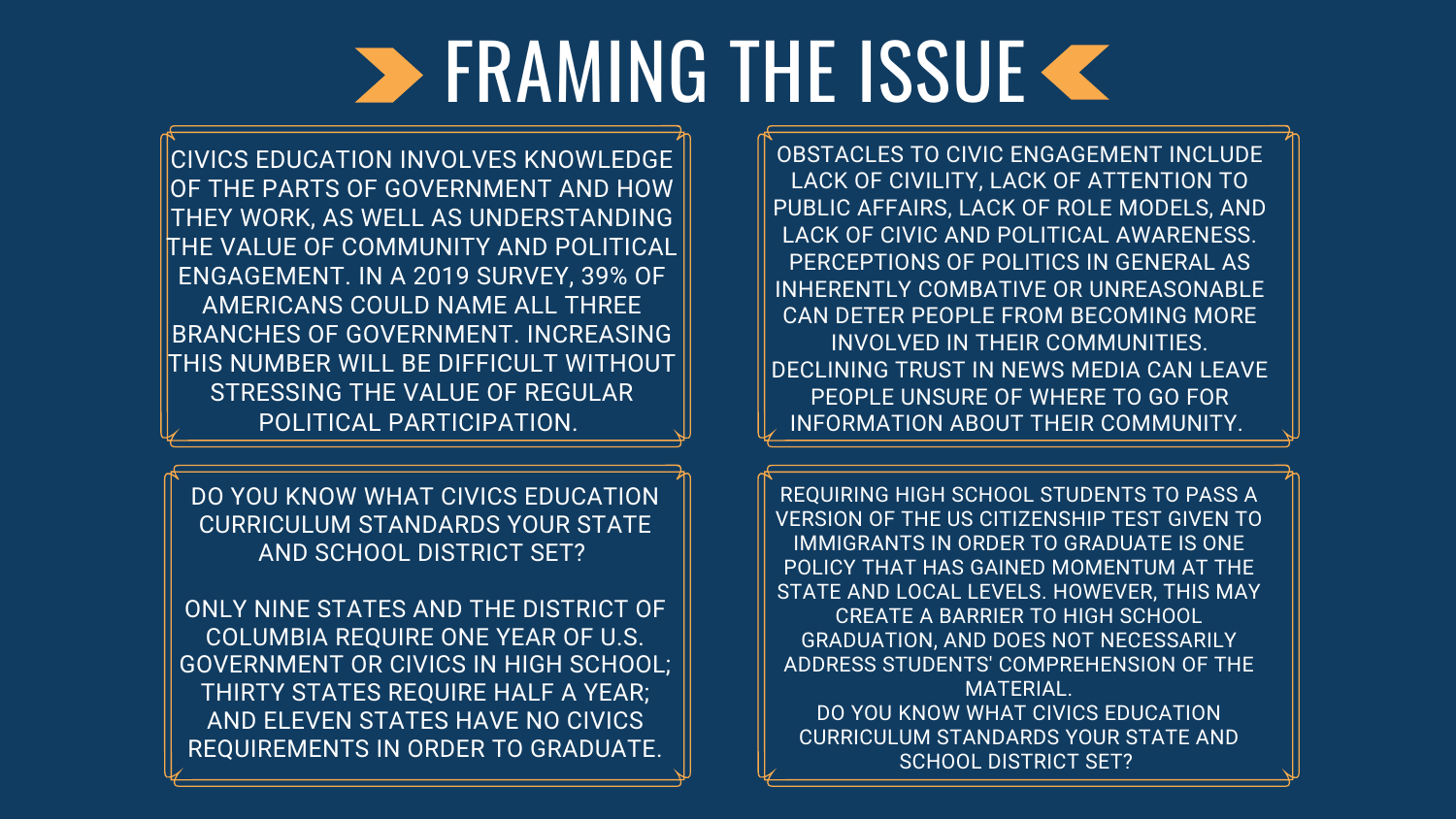### **ENSURING ACCESS TO LOCAL NEWS MEDIA**

THE DECLINE OF PRINTED MEDIA RELATIVE TO ONLINE NEWS AND SOCIAL MEDIA HAS HARMED THE FINANCIAL PROSPECTS OF LOCAL NEWSPAPERS IN MANY COMMUNITIES ACROSS AMERICA. ENSURING THE VIABILITY OF LOCAL NEWS OUTLETS AND KEEPING UP WITH LOCAL NEWS IS AN IMPORTANT ASPECT OF **COMMUNITY** ENGAGEMENT.

# **RELEASE POTENTIAL SOLUTIONS CONSTRUCTIONS**

**PUBLIC AWARENESS CAMPAIGNS CAN INCREASE PUBLIC KNOWLEDGE OF GOVERNMENT**

CIVIC EDUCATION DOESN'T HAVE TO END WITH HIGH SCHOOL CIVICS. NONPROFIT GROUPS AND **COMMUNITY** ORGANIZATIONS CAN INCREASE PUBLIC KNOWLEDGE OF HOW GOVERNMENT WORKS AND DEMONSTRATE THE VALUE OF POLITICAL ENGAGEMENT TO PEOPLE OF ALL AGES AND WALKS OF LIFE IN YOUR COMMUNITY.

### **ENCOURAGE PEOPLE TO START SMALL**

COMMUNITY ENGAGEMENT CAN INVOLVE MANY DIFFERENT FORMS AND LEVELS OF PARTICIPATION, FROM DONATING TO A LOCAL FOOD BANK OR REGISTERING TO VOTE TO RUNNING FOR PUBLIC OFFICE. CITIZENS' ACADEMIES, COURSES AND PROGRAMS THAT TEACH PEOPLE HOW THEIR LOCAL GOVERNMENT WORKS CAN BE A GOOD PLACE TO START.